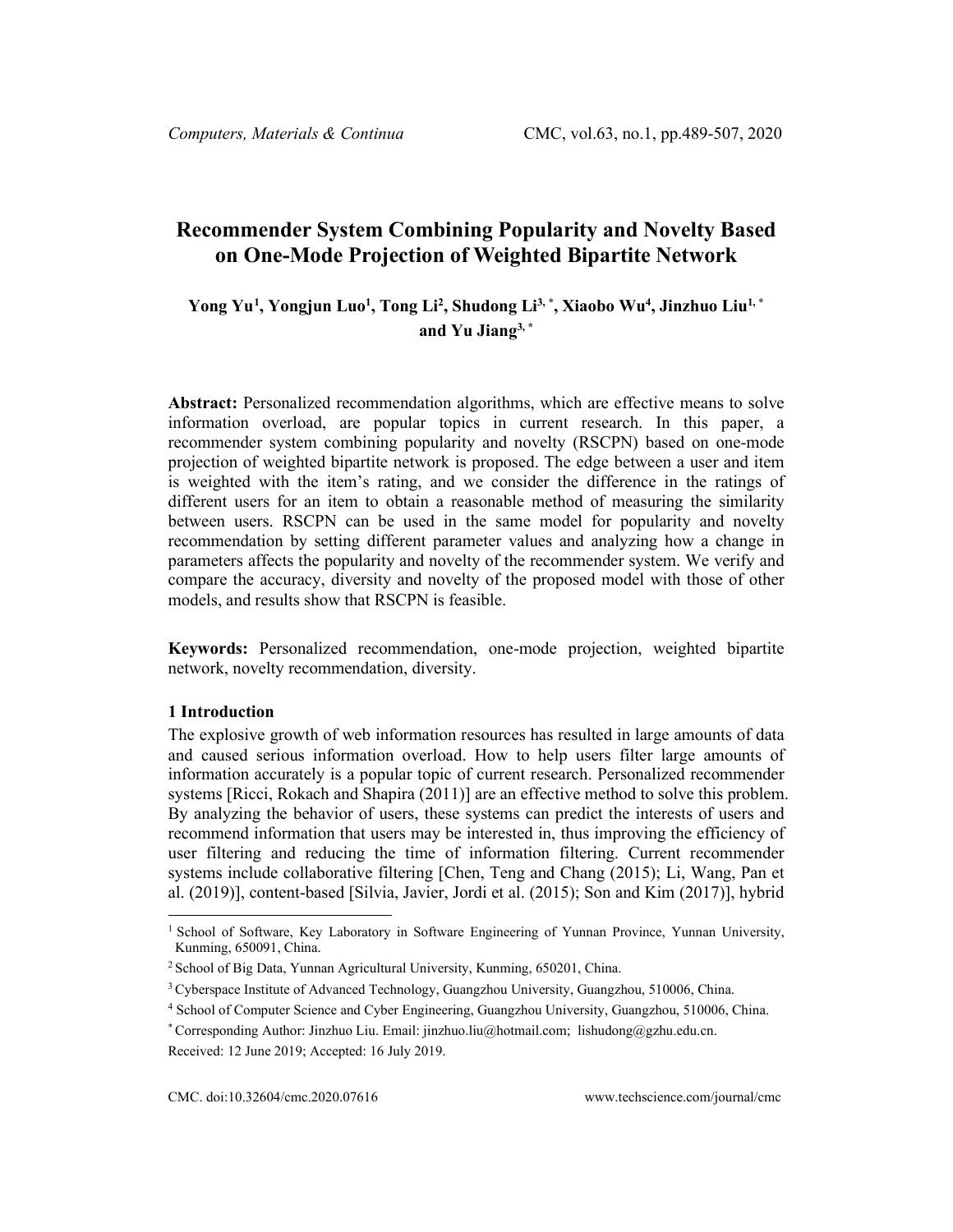[Wu, Yue, Pei et al. (2016); Gan (2016)] and network-based [Zhou, Ren, Medo et al. (2007)] systems, which have been widely used in commercial environments. The collaborative filtering recommender system is an algorithm that calculates the similarity between users to identify neighbor users and recommends items according to the information of neighbors. However, data sparsity problems exist. The content-based recommender system determines the most similar commodity to recommend on the basis the user's favorite commodity information. The content-based recommender system establishes configuration files for users and items separately, analyses items that have been purchased (or browsed), establishes or updates the users' configuration file system, compares the similarity between the user and item configuration files and directly recommends the most similar items with their configuration files to the users. The content-based recommender system only considers the interest preference of users, and its recommendation results are intuitive and easy to understand. However, several data formats that are difficult to understand by a machine, such as music and images, often cannot be processed, and new interest points cannot be identified for users.

This study proposes a recommender system that combines popularity and novelty (RSCPN). The main contributions of this work are summarized as follows.

(1) We consider the number of users who have purchased the items during one-mode projection, thus weakening the impact of popular items on the similarity between users.

(2) The edge between a user and item is weighted with the item's rating, and the difference in the ratings of items given by different users is considered to determine a reasonable method of measuring the similarity between users.

(3) Compared with original methods, RSCPN can be selected as popularity or novelty recommendation in the same model according to the value of parameters, and it can analyze how a change in parameters affects the popularity and novelty of the recommender system. The results of RSCPN also exhibit accuracy, diversity and novelty. The rest of this paper is organized as follows. Section 2 introduces the status of related research. Section 3 presents a method to measure user similarity based on one-mode projection of a weighted bipartite network. Section 4 proposes RSCPN and analyses the popularity and novelty of RSCPN. Section 5 demonstrates that RSCPN has good feasibility through an experimental verification and analysis of the model. Section 6 provides a summary of this research and directions for future work.

#### **2 Related work**

A recommender system 'collects information on the preferences of its users for a set of items' and 'seeks to predict the rating' or 'preference that a user would give to an item' [Bobadilla, Omega, Hernando et al. (2013)]. The task of a recommender system is to contact users and items. It helps users discover items that are valuable to them, and it allows items to be displayed before interested users to achieve a win-win situation for item consumers and producers. The most widely used recommendation methods include knowledge-based, content-based, collaborative filtering-based, and hybrid methods [Lu, Wu, Mao et al. (2015)]. A knowledge-based recommender system [Aggarwal (2016a)] is based on explicit knowledge of item classification, user preferences and recommendation criteria. It provides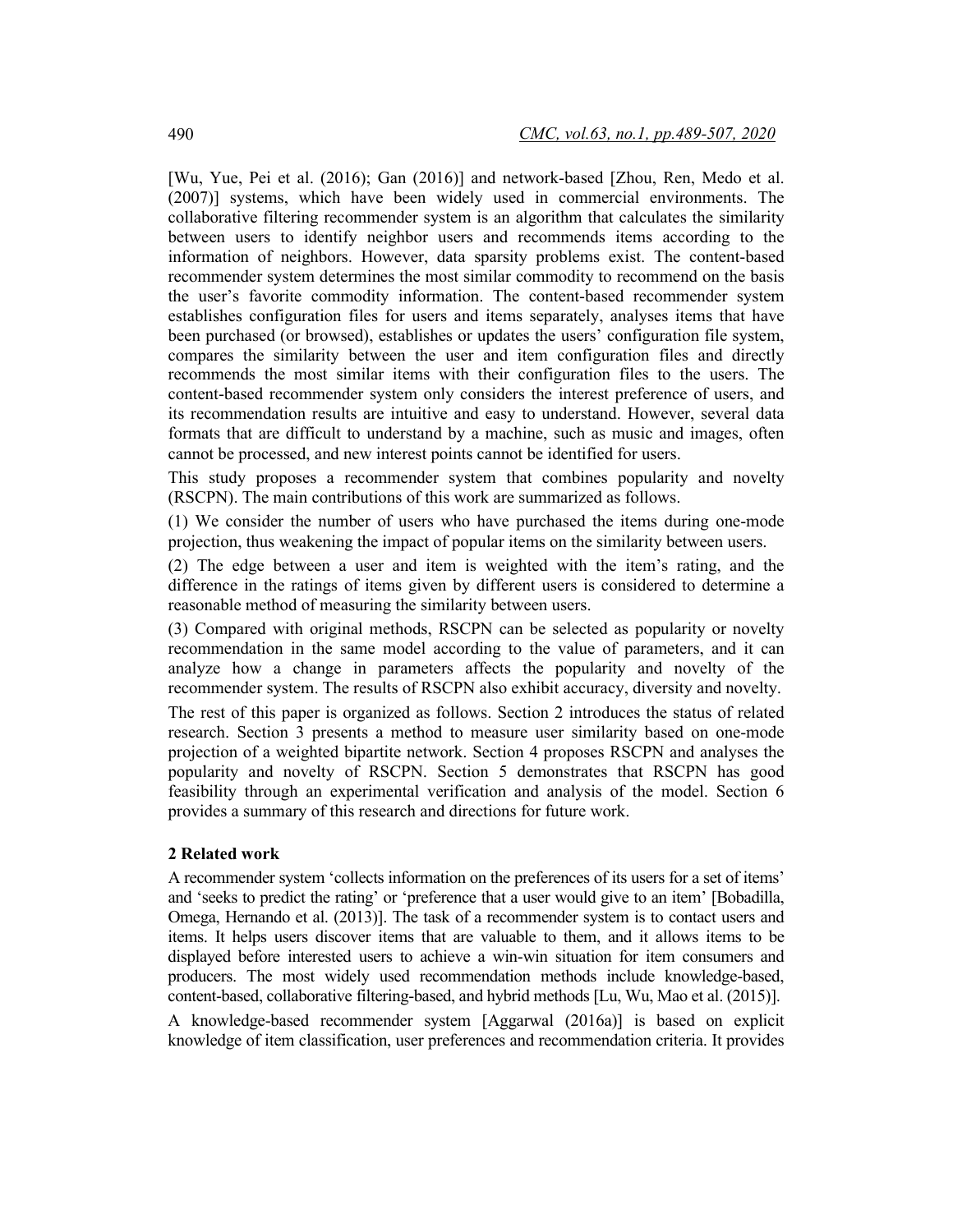users with items based on knowledge that typically describes how the item meets users' needs. It is well-suited for areas where complex projects are not frequently purchased, such as apartments and cars. Other examples of project areas related to knowledge-based recommender systems are digital cameras, financial services and travel destinations.

A content-based recommender system [Aggarwal (2016b)] recommends products that are similar to the user's previous favorite products. Content-based recommendation aims to create an interest model for each user and recommend the content that matches the interest model to the user. For example, a peripheral product similar to the purchased product is recommended through the past purchase history of the user.

Collaborative filtering-based recommendation [Adomavicius and Kwon (2015); Wang, Zhang and Hendersonb (2017); Sun, Wang, Cheng et al. (2015); Jiang, Qian, Shen et al. (2015); Guo, Zhuang and Rabczuk (2019); Koren and Bell (2015); Chu, Mu, Liu et al. (2019)] refers to collecting the user's past behavior to obtain explicit or implicit information about a product. That is, item, content or user relevance is determined based on the user's preference for the item or information. Then, recommendations are made based on these associations. Recommendations based on collaborative filtering can be divided into user-, item- and model-based recommendations. In the user-based method Jia et al. [Jia, Yang, Gao et al. (2015); Chu, Hu, Shen et al. (2019)], a 'neighbor' user group with a similar taste and preference as the current user is identified based on the preference of all users for the item or information. In general applications, the calculation of 'K-neighbor' is used. The algorithm then recommends the current user based on the history preferences of K neighbors. Project-based collaborative filtering Li et al. [Li, Zhao, Wu et al. (2015); Zhang, Min and Shi (2017)] uses all user preferences for items or information to discover similarities between items and recommends similar items to users based on their historical preference information. Owing to their ease of deployment and efficiency, collaborative filtering-based methods are widely used in commercial systems, such as Amazon. However, recommendation performance is difficult to improve due to data sparseness and diversity and other issues. To improve recommendation accuracy, the model-based method uses the user's item scoring matrix to train a highly accurate scoring model. Examples include clustering [Nilashi, Esfahani, Roudbaraki et al. (2016)], Bayesian belief network [Ricci, Rokach and Shapira (2011)], Markov decision process [Liu and Wang (2018)] and latent semantic model [Kumar, Shrivastva and Singh (2016)]. Although model-based approaches improve the accuracy of predictions, they suffer from issues, such as model complexity, various parameters and strong dependence on large statistical properties of the dataset. Thus, applying model-based methods to actual recommender systems is difficult.

Various hybrid recommendation technologies [Wu, Yue, Pei et al. (2016); Gan (2016)] have been introduced and tested. Recommendations do not simply use only one type of recommended mechanism and strategy. They often combine multiple methods to achieve improved recommendations. The most common hybrid method combines different types of technologies, such as hybrid content-based collaborative filtering methods. In addition, different technologies of the same type can be combined, such as K nearest neighborbased, content-based and naive Bayes-based content-based methods.

The concept of novelty recommendation was proposed by Herlocker et al. [Herlocker, Konstan, Terveen et al. (2004)] to recommend items to target users that they have potential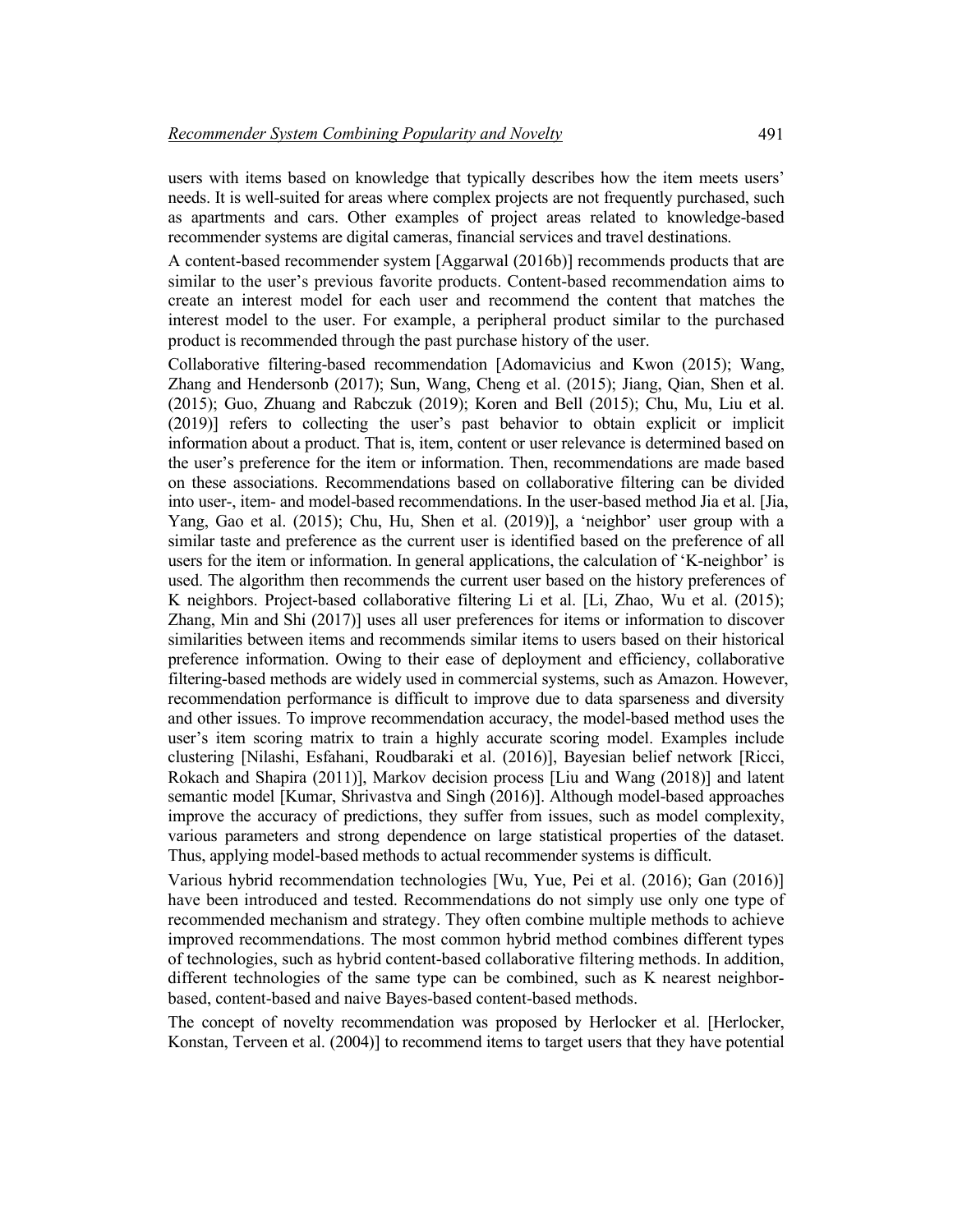interests in but do not know. Compared with accuracy recommendations, novelty recommendations can better develop user interests and make them relatively small. Items that are unpopular but can create great value are highly recommended. Oh et al. [Oh, Park, Yu et al. (2011)] proposed modelling the user's rating pattern in the user-item scoring matrix as the personal popularity tendency (PPT) and establishing corresponding items for the item. The scored model designs a PPT matching algorithm, in which the greater the difference is between the item's scored model and the target user's PPT, the higher the novelty of the item is. Onuma et al. [Onuma, Tong and Faloutsos (2009)] modelled the user-item scoring matrix. For a bipartite graph, the user and item are nodes, and the scoring association is an edge. This method uses the random walk approach to calculate the degree of association amongst all nodes and defines the 'TANGENT' value of the item node based on the degree of association. The higher the value is, the higher the novelty of the item is. Nakatsuji et al. [Nakatsuji, Fujiwara, Tanaka et al. (2010)] combined the classification information of the user-item scoring matrix and the item then defined the distance between the classification of the item and the classification of the user's rating as the novelty of the item to the target user; this method generates a recommendation list according to the novelty rank of the items. In [Vargas and Castells (2011); Yu, Peng, Hong et al. (2014)], the popularity of items was used to measure the items' novelty. The more popular an item is, the more likely the user knows the item and the less novelty the item has. In the useritem scoring matrix used in Kawamae [Kawamae (2010)], the scoring time is introduced; the user who scores the item earlier is regarded as an innovator, and the user who has not scored the item is a potential follower who thinks that the innovator has scored. The item has a high degree of novelty to the follower. The method regards the target user as a follower, calculates the probability that the other user is its innovator and recommends the innovator-rated item to the target user based on the probability value. Zhang et al. [Zhang, Seaghdha, Quercia et al. (2012)] constructed a graph with items as nodes, and items with similarity make up an edge. The user's scored items correspond to the subgraphs of the graph. This method adds specific item nodes to the subgraphs of the target user and calculates the clustering factor of the items.

Recommender systems based on bipartite networks [Zhang, Wang and Xiao (2017); Wang, Li, Luo et al. (2018)] are popular research topics in the field of personalized recommendation, and they elicit increasing attention because of their low recommendation complexity, high accuracy and diversity of recommendation content. In this study, we propose a recommender system combining popularity and novelty (RSCPN) based on one-mode projection of a weighted bipartite network. Compared with original methods, RSCPN can be selected as a popular or novelty recommendation according to the value of parameters in the same model. Moreover, the results of the algorithm have good accuracy, diversity and novelty.

### **3 User similarity measure of weighted one-mode projection**

### *3.1 Weighted bipartite graph representation of user-item relationship in recommender system*

The bipartite graph is a network with a special structure. Fig. 1 shows that if an undirected network  $G = (V, E, W)$  is a bipartite graph, it should have two sets of nodes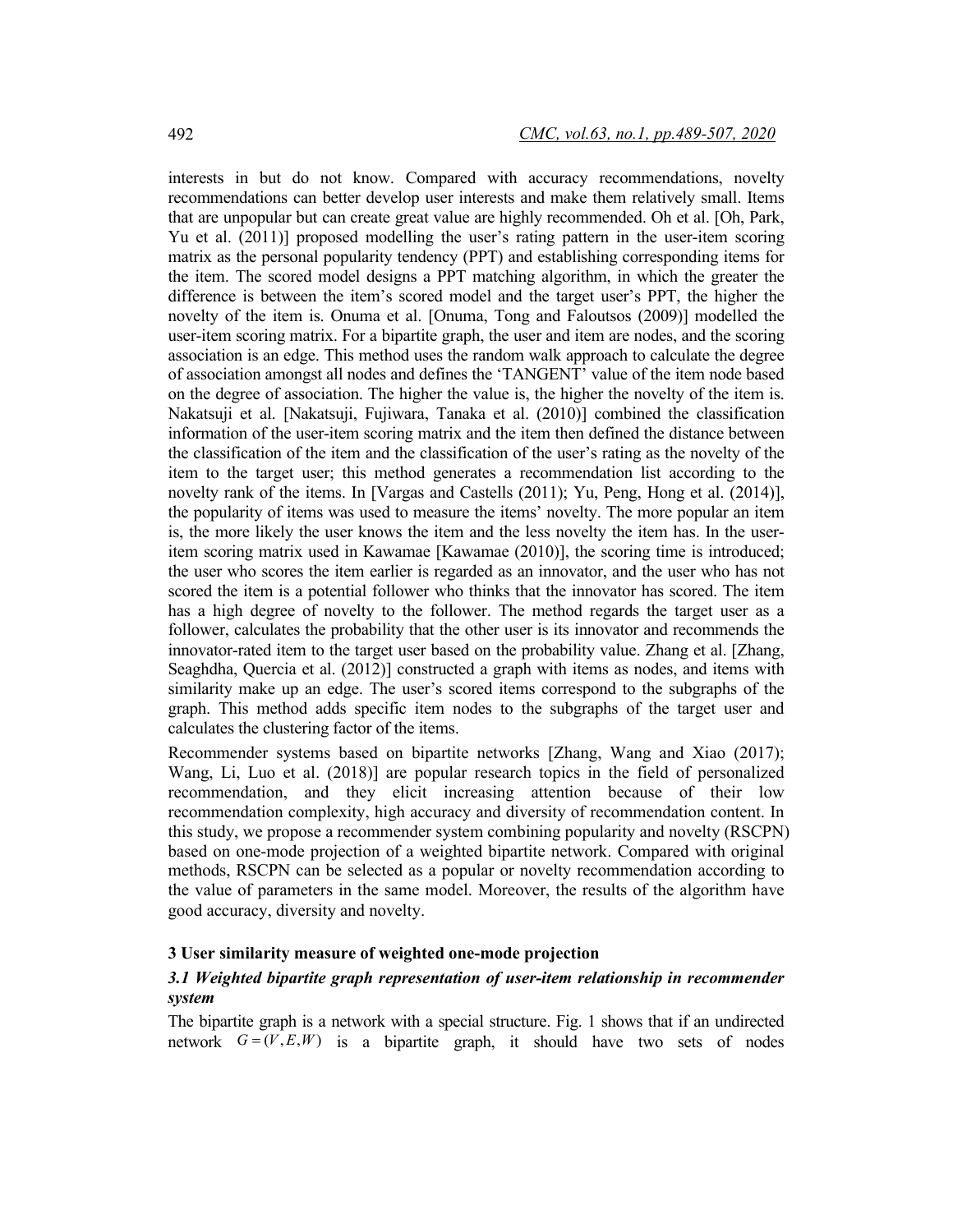$X = \{x_1, x_2, \dots, x_m\}$  and  $Y = \{y_1, y_2, \dots, y_n\}$ , and these nodes should meet the following conditions.

1)  $X \cap Y = \emptyset$ ;

2)  $X \cup Y = V$ ;

3) Any edge of E must have exactly one node in the set X, and the other node in Y, i.e.,  $E: X \to Y \cup Y \to X$  and  $(x_i, y_j) = (y_i, x_j), x_i \in X, y_j \in Y$ ;

4) W is the adjacency matrix of the bipartite graph G for the unweighted network,  $(i, j) = \begin{cases} 1 (x_i, y_j) \in E \\ 0 (x_i, y_j) \notin E \end{cases}$  $W(i, j) = \begin{cases} 1 (x_i, y_j) \in E \\ 0 (x_i, y_j) \notin E \end{cases}$ .

$$
(x_i, y_j) \in E
$$

 $W(i, j)$  is the specific weight for the weighted network.



**Figure 1:** Bipartite graph

In the user-item recommender system, the collection of M users can be expressed as  $U = \{u_1, u_2, \dots, u_m\}$ , and the collection of N items can be expressed as  $I = \{I_1, I_2, \dots, I_m\}$ . The purchase relationship between users and items can form a bipartite graph called the useritem weighted bipartite graph, which is defined as follows:

1) *W* represents the purchase relation matrix between users and items,  $W(i, j) = 1$ indicates that user  $u_i$  has purchased the item  $I_i$  and  $W(i, j) = 0$  indicates that the user  $u_i$ has not bought item  $I_i$ .

2)  $W^M$  is the purchase rating matrix between users and items and represents the weight of corresponding edges in the user-item weighted bipartite graph.  $W^M(i, j) \neq 0$  indicates that user  $u_i$  has purchased item  $I_j$ , and the rating is  $W^M(i, j)$ .  $W^M(i, j) = 0$  indicates that user  $u_i$  has not bought item  $I_i$ .

### *3.2 User similarity measure of weighted one-mode projection*

In the user-item weighted bipartite graph  $G = (U \cup I, E, W, W^M)$ , one-mode projection can be carried out on the set of user nodes according to the purchase relationship between users and items, thereby creating an association between different users who have purchased the same item. Thus, the one-mode projection network of items to users based on the purchase relationship can be obtained. It is called the projection network from items to users and is presented as  $G_{I \to U} = (U, E_{U}, W_{U})$ . It is defined as follows: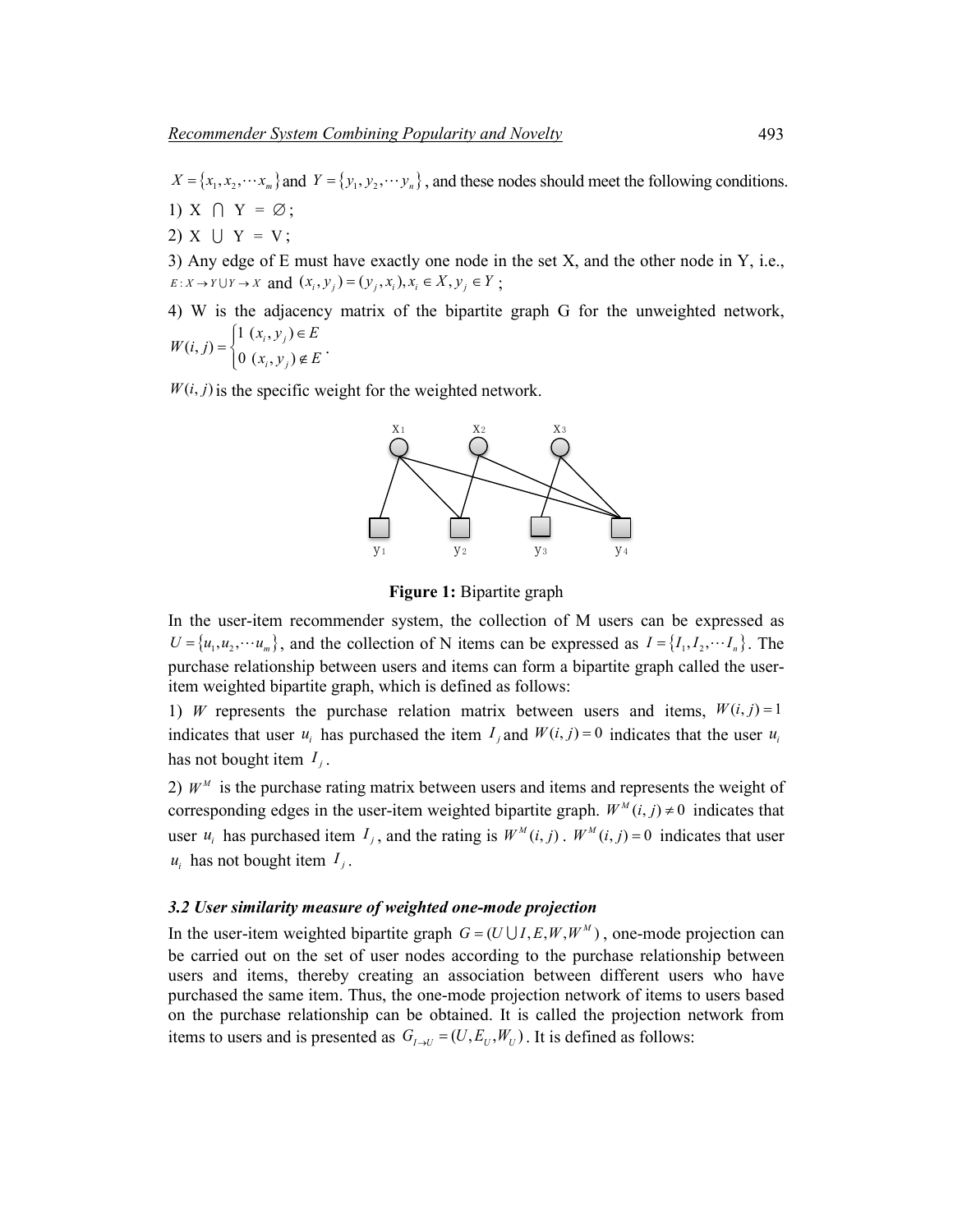1)  $E_U: U \to U$  represents the association between different users  $u_i, u_j (i \neq j)$  based on onemode projection.

2)  $W_U(i, j)$  contains the weights of association relationships between different users, which are used to measure the similarity between different users, and it is called user similarity matrix based on one-mode projection.

The value of  $W_U(i, j)$  is defined as follows:

(1) When considering only the purchase relationship in  $G = (U \cup I, E, W, W^M)$  without considering the rating matrix  $W^M$ , the value of  $W_U(i, j)$  is

$$
W_U(i,j) = \begin{cases} \sum_{I_i \in \Gamma(u_i) \cap \Gamma(u_j)} \frac{2}{K_{I_i}}, (u_i, u_j) \in E_U\\ 0, (u_i, u_j) \notin E_U\\ 1, i = j \end{cases}
$$
(1)

 $\Gamma(u_i)$  and  $\Gamma(u_i)$  are collections of items purchased by users  $u_i$  and  $u_j$ , respectively.  $K_{l_i} = \sum_i W(i, l)$  is the number of users who have bought item  $I_i$ . The value of  $W_U(i, j)$  is not the quantity of item jointly purchased by users  $u_i$  and  $u_j$ . It considers the number of users who purchase item  $I_i$ , which is jointly purchased (i.e. the degree of item  $I_i$  in bipartite graph  $G = (U \cup I, E, W, W^M)$ . When the number of users who purchase item  $I_i$  is large, the contribution to the correlation degree between  $u_i$  and  $u_j$  in one-mode projection, which is expressed as 2  $\overline{K}_{I_i}$ , is small. On the contrary, when the number of users who purchase item  $I_i$  is small, the contribution to the correlation degree between  $u_i$  and  $u_j$  in one-mode projection, which is expressed as  $\frac{2}{K}$  $\overline{K_{I_i}}$ , is large. In this manner, the influence of the popular item is weakened. The item that is purchased by many users is identified based on the similarity between different users, thus making the result of user similarity reasonable.

(2) When considering the rating matrix  $W^M$  in  $G = (U \cup I, E, W, W^M)$ , the value of  $W_U(i, j)$  is

$$
W'_{U}(i, j) = \begin{cases} \sum_{I_i \in \Gamma(u_i) \cap \Gamma(u_j)} \frac{2e^{-\frac{|W^M(i, j) - W^M(j, l)|}{\alpha}}}{K_{I_i}}, (u_i, u_j) \in E_U\\ 0, (u_i, u_j) \notin E_U\\ 1, i = j \end{cases}
$$
(2)

 $\alpha$  is a number whose value is greater than 0, and  $\Gamma(u_i)$  and  $K_{I_i} = \sum_i W(i, l)$  are similar to those described above.

The value of  $W'_U(i, j)$  considers users' ratings of purchased items to measure the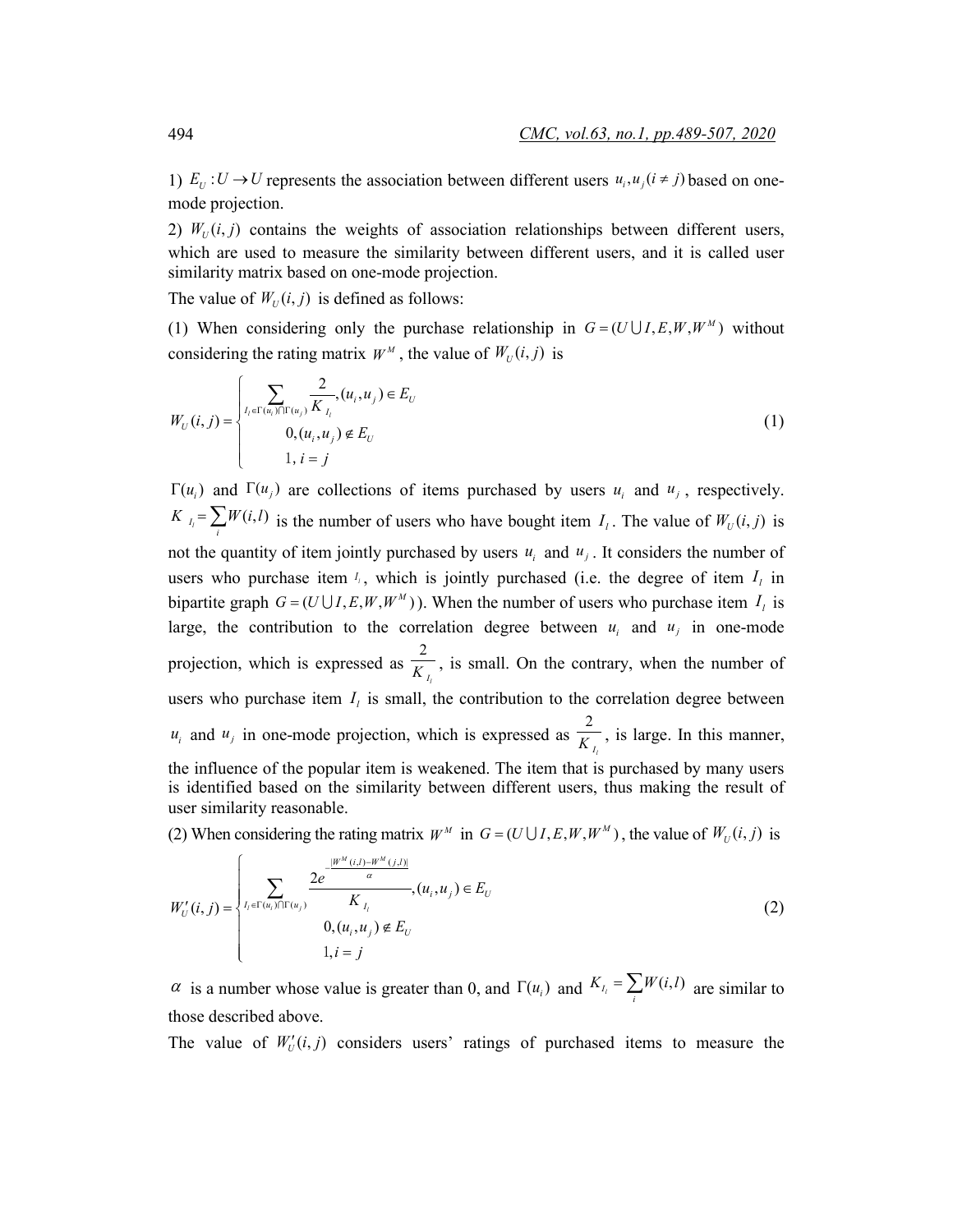similarity of different users  $u_i, u_j$ . The definition of  $W'_U(i, j)$  in Formula (2) can guarantee that the closer the ratings of different users to buy the same item are, the greater the value of  $W'_U(i, j)$  is. In the case of the same rating difference, the popular item purchased by different users contributes less to the value of  $W'_U(i, j)$ , whereas the purchase of slowselling items greatly contributes to the value of  $W'_U(i, j)$ . This condition also meets the requirements of personalized and novel recommendation.



(a) User-item weighted bipartite network



(b) One-mode projection without considering rating



(c) One-mode projection with considering rating

**Figure 2:** One-node projection of weighted bipartite network

Fig. 2 shows that when we consider only the user's purchase of items and the number of users who purchase each item and not the rating, the following holds true

 $W_U(1,2) = 1.67$ ,  $W_U(1,3) = 1.67$ ,  $W_U(3,4) = 2$ .

Although the number of items purchased by  $u_1$  and  $u_2$ ,  $u_1$  and  $u_3$ ,  $u_3$  and  $u_4$  is all 2, the number of users buying item  $I_3$  is large, resulting in  $W_U(3,4) > W_U(1,3) = W_U(1,2)$ .

When considering a user's purchase situation, the number of users who purchase each item, the users' rating of the item and  $\alpha = 1$ , we have

$$
W'_{U}(1,2) = 0.14
$$
,  $W'_{U}(1,3) = 1.25$ ,  $W'_{U}(3,4) = 0.04$ .

Although the number of items purchased by  $u_1$  and  $u_2$ ,  $u_1$  and  $u_3$  and  $u_4$  and  $u_4$  is all 2, the ratings of  $u_1$  and  $u_2$  for the same items purchased are very similar,  $u_3$  and  $u_4$  have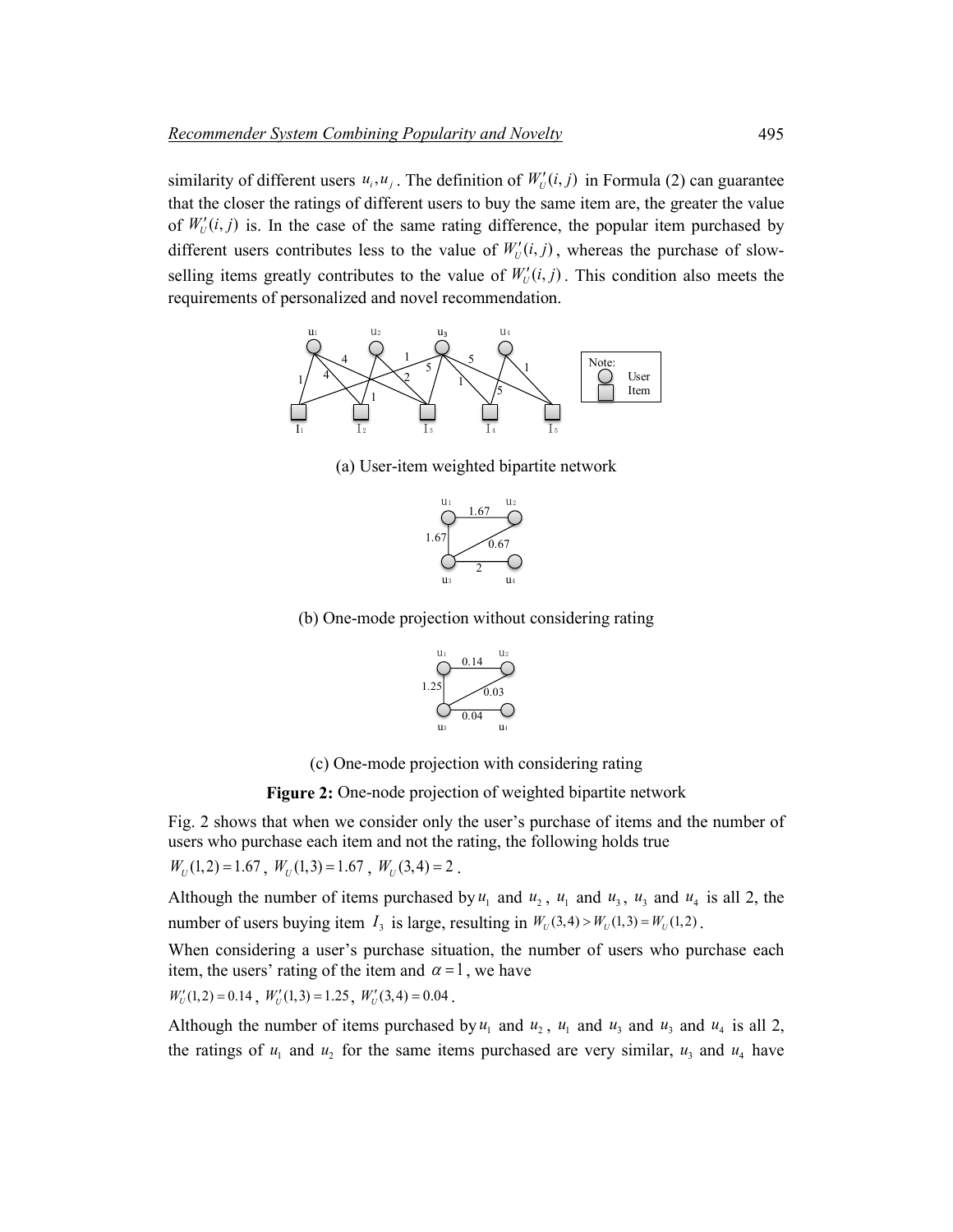slightly similar ratings for the same items purchased and the rating similarity of  $u<sub>1</sub>$  and  $u_3$  to the same items is between the two above. Thus,  $W'_U(1,3) > W'_U(1,2) > W'_U(3,4)$ , and the value of  $W_U'(1,3)$  is much greater than the value of  $W_U'(3,4)$ , i.e. the similarity between  $u_1$ and  $u_3$  is far greater than the similarity between  $u_3$  and  $u_4$ . This result is more proper because the closer the ratings of different users for the same items are, the higher their similarity is; otherwise, the lower their similarity is.

To obtain a unified standard and make the value of  $W'_U(i, j)$  fall within [0,1], we can implement normalization on  $W'_U(i, j)$  as follows:

$$
W'_{U}(i, j) = \begin{cases} \frac{W'_{U}(i, j)}{\max W'_{U}(i, j)}, i \neq j\\ 1, i = j \end{cases}
$$
 (3)

The term max  $W'_U(i, j)$  represents the maximum of all values in the original  $W'_U(i, j)$ .

#### **4 Popular and novel recommendation based on user similarity**

### *4.1 Calculation of an item's recommended predictive value combining popularity and novelty for a single user*

For a user  $u_i$  in the recommender system, the principle of commodity recommendation is as follows:

1) Determine the most similar k users.

2) From the items purchased by k similar users, identify p items with the highest rating that have not been purchased by user  $u_i$  for recommendation to user  $u_i$ .

The details are as follows:

The k users that are most similar to user  $u_i$  are the users corresponding to the k maximum values in  $W'_{U}(i, j)$   $(i \neq j, j = 1, 2, \cdots m)$  marked as  $U_{i} = \{u_{i1}, u_{i2}, \cdots, u_{ik}\}\.$  The item collection that has been purchased by  $u_{i1}, u_{i2}, \dots, u_{ik}$  and has not been purchased by  $u_i$  is marked as  $I(u_i)$ , resulting in  $I(u_i) = \Gamma(u_{i1}) \cup \Gamma(u_{i2}) \cup \cdots \cup \Gamma(u_{ik}) - \Gamma(u_i)$ .

When recommending p items to user  $u_i$  from  $I(u_i)$ , the items that have been purchased by the user of the most similar k users to user  $u_i$  and with higher ratings have higher priority of recommendation. Therefore, we can calculate the weighted average value of each item in  $I(u_i)$  initially as the basis of the recommendation's predicted value. To combine popular and novel recommendation, the predictive value recommended to user *u<sub>i</sub>* for an item in  $I(u_i)$ , marked as  $I_i \in I(u_i)$ , can be defined as

$$
R(i,l) = \frac{\sum_{u_j \in U_i} W'_{U}(i,j)W(j,l)}{|\Gamma(I_i) \cap U_i|} \cdot e^{-\frac{\beta}{|\Gamma(I_i) \cap U_i|}} \tag{4}
$$

 $|\Gamma(I_i)\cap U_i|$  represents the number of users who have purchased item  $I_i$  and belong to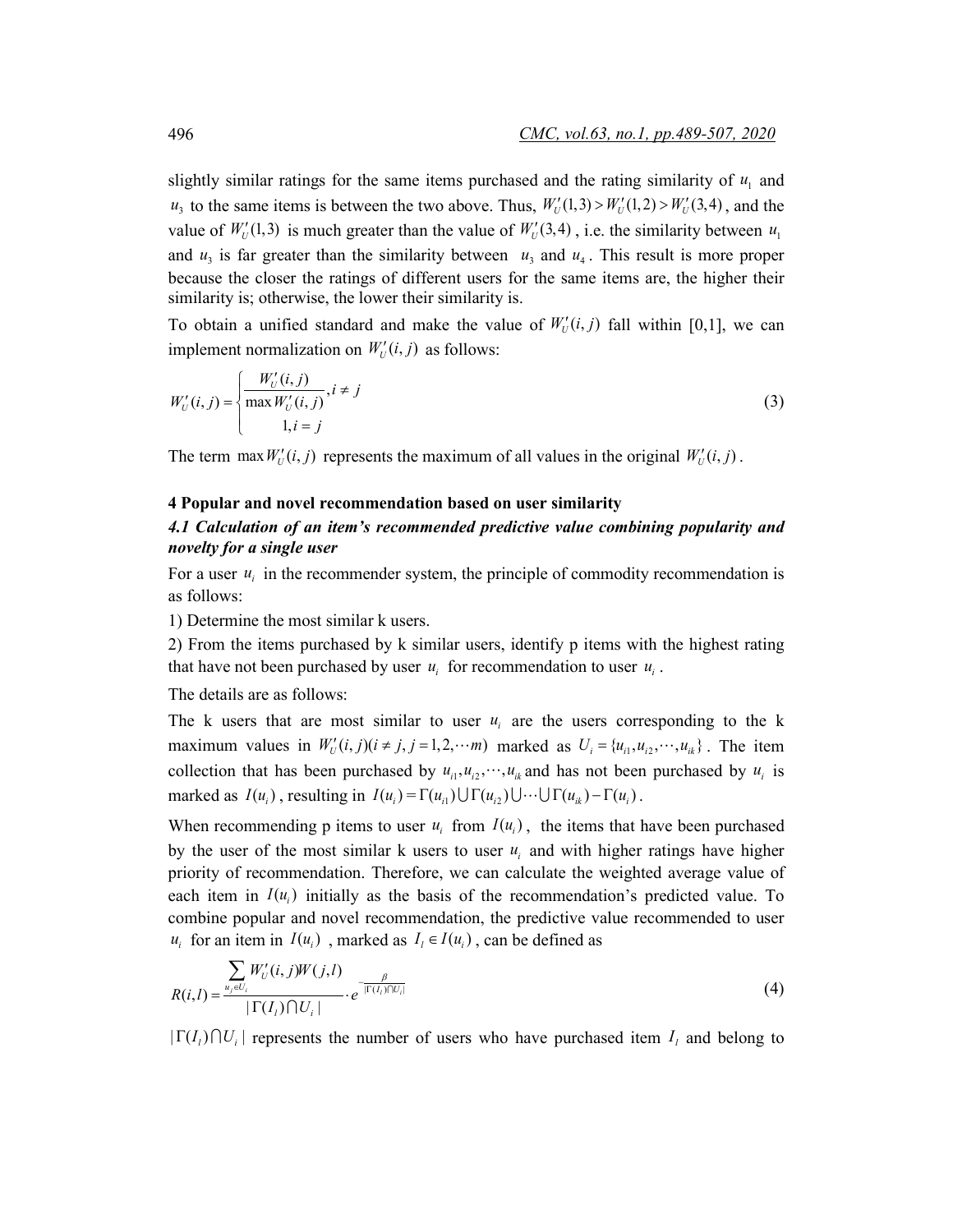$U_i = \{u_{i1}, u_{i2}, \dots, u_{ik}\}\,$ , the most similar k users to  $u_i$ .

 $(i, j)W(j, l)$  $|\Gamma(I_i)\bigcap U_i|$  $$  $\sum_{u_i \in U_i}$ <sup>r</sup> U  $i^{j}$ <sup> $i^{j}$ </sup>  $W'_{ij}(i, j)W(j, l)$  $I_{\scriptscriptstyle I}$ ) $\cap$ U ∈ ′ Γ ∑  $\bigcap$ represents the weighted average of rating value of item  $I_i$ , which is given by  $u_j \in \Gamma(I_i) \cap U_i$ , the users who have purchased the item  $I_i$  and belong to  $U_i = \{u_{i1}, u_{i2}, \dots, u_{ik}\}\$ , the most similar k users to  $u_i$ . The weight is  $W'_i(i, j)$ , which is the similarity between user  $u_i$  and user  $u_i$ .

 $e^{-\frac{\beta}{|\Gamma(I_i)\cap U_i|}}$  represents the correction to  $\frac{V_i}{u_j \in U_i} W'_i(i,j)W(j,l)$  $|\Gamma(I_i)\bigcap U_i|$ *j i*  $\sum_{u_i \in U_i}$ <sup>r</sup> U  $i^{j}$ <sup> $i^{j}$ </sup>  $W'_{\scriptscriptstyle II}(i,j)W(j,l)$  $I_{\scriptscriptstyle I})\bigcap U$ ∈ ′ Γ ∑  $\bigcap$ , which is a part of the weighted

average value, considering the number of users buying  $I_i$  in  $U_i = \{u_{i1}, u_{i2}, \dots, u_{ik}\}\$ .  $\beta$  is a correction factor.

### *4.2 Analysis of popularity and novelty in RSCPN*

For the recommended prediction value  $R(i, l)$  expressed by Formula (4), the value range of correction factor  $\beta$  is generally [-1,1]. When  $\beta > 0$ ,  $\int_{e}^{\frac{\beta}{\left|\Gamma(I_i)\cap U_i\right|}}$  is the increasing function of  $|\Gamma(I_i)| \cap U_i|$ , which is the number of users who have purchased the item  $I_i$ and belong to  $U_i = \{u_{i1}, u_{i2}, \dots, u_{ik}\}\$ . When  $|\Gamma(I_i) \cap U_i|$  increases, the larger the number of users who have purchased the item  $I_i$  and belong to collection of similar users is, the greater the recommended predictive value, marked as  $R(i, l)$ , is. Therefore,  $\beta \ge 0$ denotes a popular recommendation.

When  $\beta < 0$ ,  $e^{-\frac{\beta}{|\Gamma(I_i)|(|U_i|)}}$  is the decreasing function of  $|\Gamma(I_i) \cap U_i|$ , which means that the larger the number of users who have purchased item  $I_i$  and belong to collection of similar users is, the smaller the recommended predictive value is. The smaller the number of users who have purchased item  $I_i$  and belong to the collection of similar users is, the greater the recommended predictive value is. Therefore,  $\beta < 0$  denotes a novel recommendation. In the case of the same weighted average value, the smaller the number of users who have purchased item  $I_i$  and belong to  $U_i = \{u_{i1}, u_{i2}, \dots, u_{ik}\}\$ is, the greater the recommended predictive value of item  $I_i$ , marked as  $R(i,l)$ , is. This means that item  $I_i$ is more likely to be recommended to the user.

When  $\beta = 0$ , the recommended value does not consider the sales of  $I_i$ , and the recommended predicted value is equal to the weighted average value of ratings.

Here, novelty and popular recommendations assume that the purchase situation of item  $I_l$ provided by users in  $U_i = \{u_{i1}, u_{i2}, \dots, u_{ik}\}$  can reflect the overall purchase situation of item  $I<sub>l</sub>$  provided by the entire users. If highly accurate results are needed, the value of k can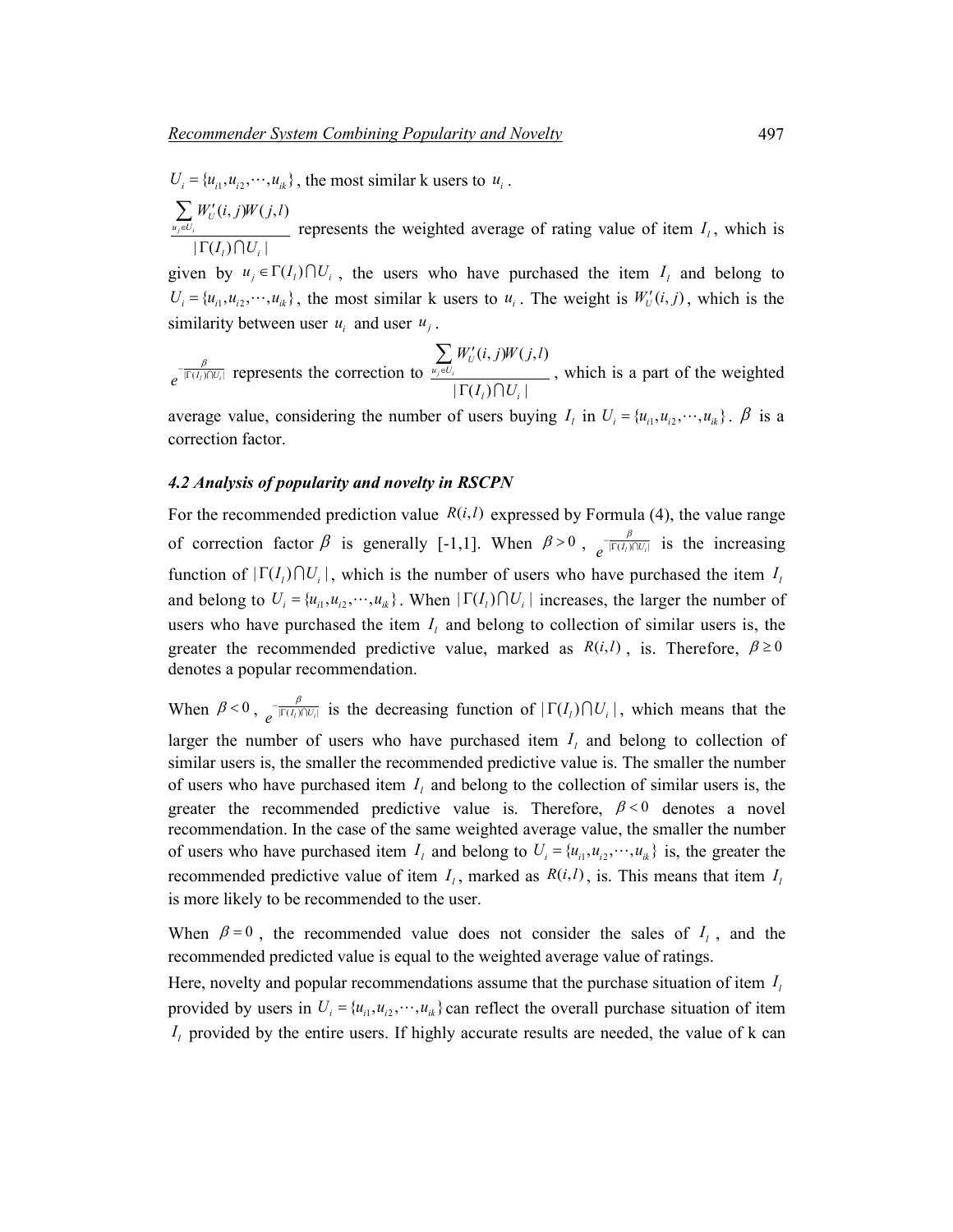be appropriately increased.

### *4.3 Overall recommendation of user-item in RSCPN*

To facilitate the representation and calculation of user-item recommendation by matrix operation, user similarity matrix  $W_U$  can be processed to  $W_U'' = W_U' - I$  (*I* is a unit matrix). Hence, the items bought by user  $u_i$  do not affect the recommended predicted value in the recommended predicted process of the items that have been purchased by user  $u_i$ . For any item  $I_i$ , the recommended predicted value of user  $u_i$  can be expressed as follows:

$$
R(i,l) = \frac{\sum_{u_j \in U} W''_{U}(i,j)W^M(j,l)}{\sum_{u_j \in U} W''_{U}(i,j)W(j,l)} \cdot e^{\frac{\beta}{u_j \in U} W''_{U}(i,j)W(j,l)}
$$
(5)

We define  $e^{-\frac{B}{W_0^{\prime\prime}W}}$  as a matrix, and the element at row i and column l is

$$
e^{-\frac{\beta}{W_U^{\prime W}}}\overline{(i,l)}=e^{-\frac{\beta}{\sum\limits_{u_j\in U}W_U^{\prime\prime}(i,j)W(j,l)}}.
$$

As a result,  $W'_{U}W^{M}$ ,  $W'_{U}W$  and  $\int_{\rho} \frac{\alpha}{W'_{U}W}$  are homotypic matrixes. We can define the  $\cdot$ \* and  $\cdot$  / operations as follows:

(1)  $[(W_U^{\prime\prime}W^M)\cdot *e^{-\frac{\beta}{W_U^{\prime\prime}W}}](i,j) = (W_U^{\prime\prime}W^M)(i,j) \cdot e^{-\frac{\beta}{W_U^{\prime\prime}W}}(i,j)$ , i.e., the  $\cdot^*$  operation of two homotypic matrixes, is the multiplication of elements corresponding to two matrixes.

(2) 
$$
[(W'_{U}W^{M})\cdot/(W'_{U}W)](i,j) = \begin{cases} \frac{(W'_{U}W^{M})(i,j)}{(W'_{U}W)(i,j)}, (W'_{U}W)(i,j) \neq 0\\ W'_{U}W)(i,j) = 0 \end{cases}
$$
, i.e., the  $\cdot$  operation of two

homotypic matrixes, is the division of elements corresponding to two matrixes (if the divisor is 0, the result is 0).

Therefore, the matrix of the recommended predictive value between users and items is expressed as follows:

$$
R = [(W_U'W^M) \cdot / (W_U'W)] * e^{-\frac{\beta}{W_U'W}}
$$
\n
$$
(6)
$$

During recommendation, to carry out novel recommendation, we can take  $\beta < 0$  and recommend k items that have the largest recommended predictive value of users  $u_i$  ( $i = 1, 2, \dots, m$ ) from the obtained recommendation matrix *R* to user  $u_i$ . To carry out popular recommendation, we can take  $\beta > 0$ . In addition, if novelty and popularity are required simultaneously, we can take  $k/2$  items with the largest value from the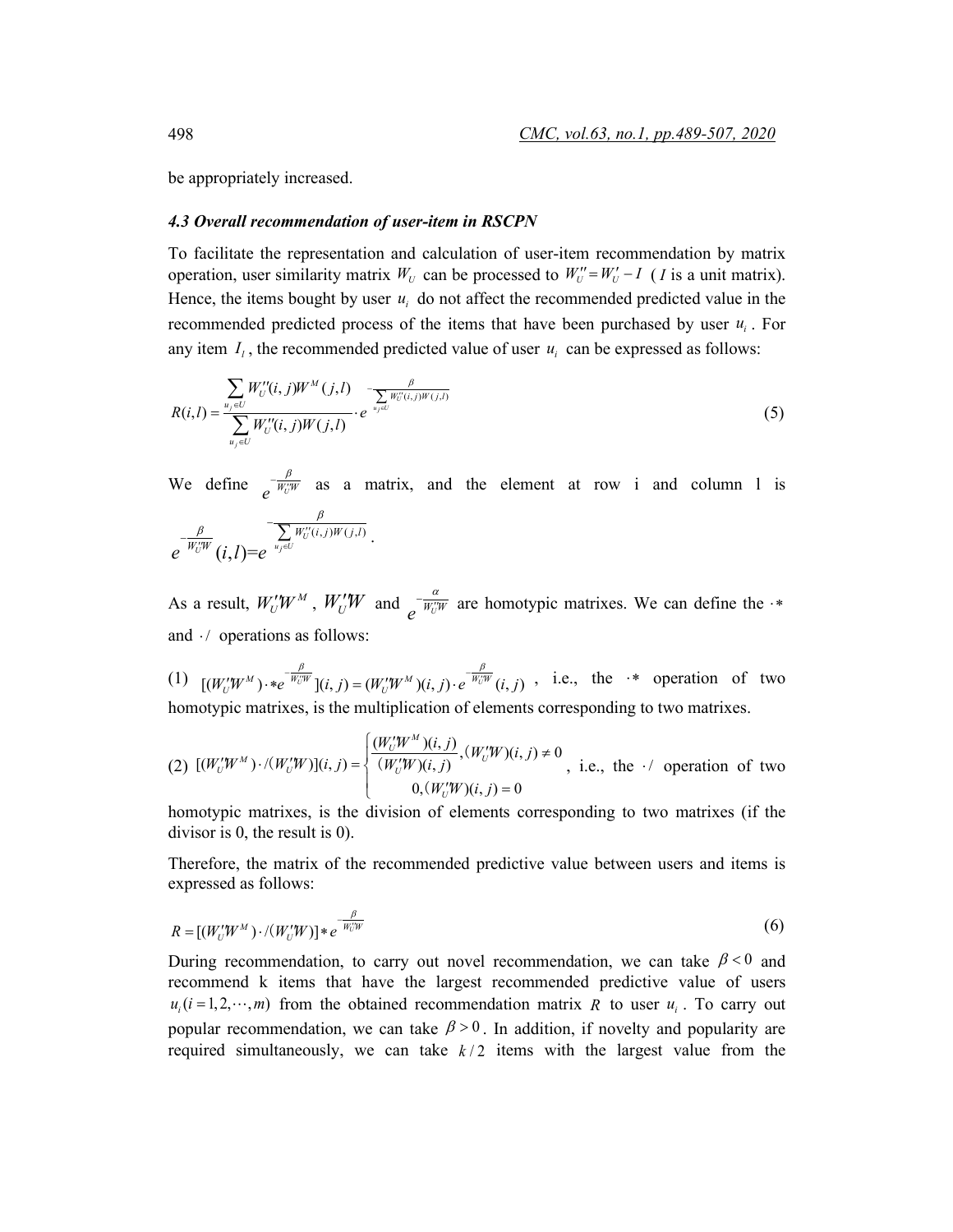recommended predictive matrix when  $\beta < 0$  and take  $k/2$  items with the largest value from the recommended predictive matrix when  $\beta > 0$ . Thus, we can obtain k items. Algorithm flow chart:



**Figure 3:** Flow chart of RSCPN

Next, the time and space complexity of RSCPN is analyzed below, assuming that there are n users and m items in the recommendation system. The algorithm is used to calculate the similarity between users, and its time complexity is  $O(m^2 n)$ ; The algorithm is used to calculate the predicted value of the user for unpurchased items, and its time complexity is  $O(n)$ . In general, the time complexity of RSCPN is  $O(m<sup>2</sup>n)$ . RSCPN uses a matrix to store user ID, item ID and user rating with a spatial complexity of  $O(nm)$ .

### **5 Experiments**

### *5.1 Dataset*

For the experiment, we use the MovieLens movie dataset, which was created by the GroupLens research group at the University of Minnesota in United States. The source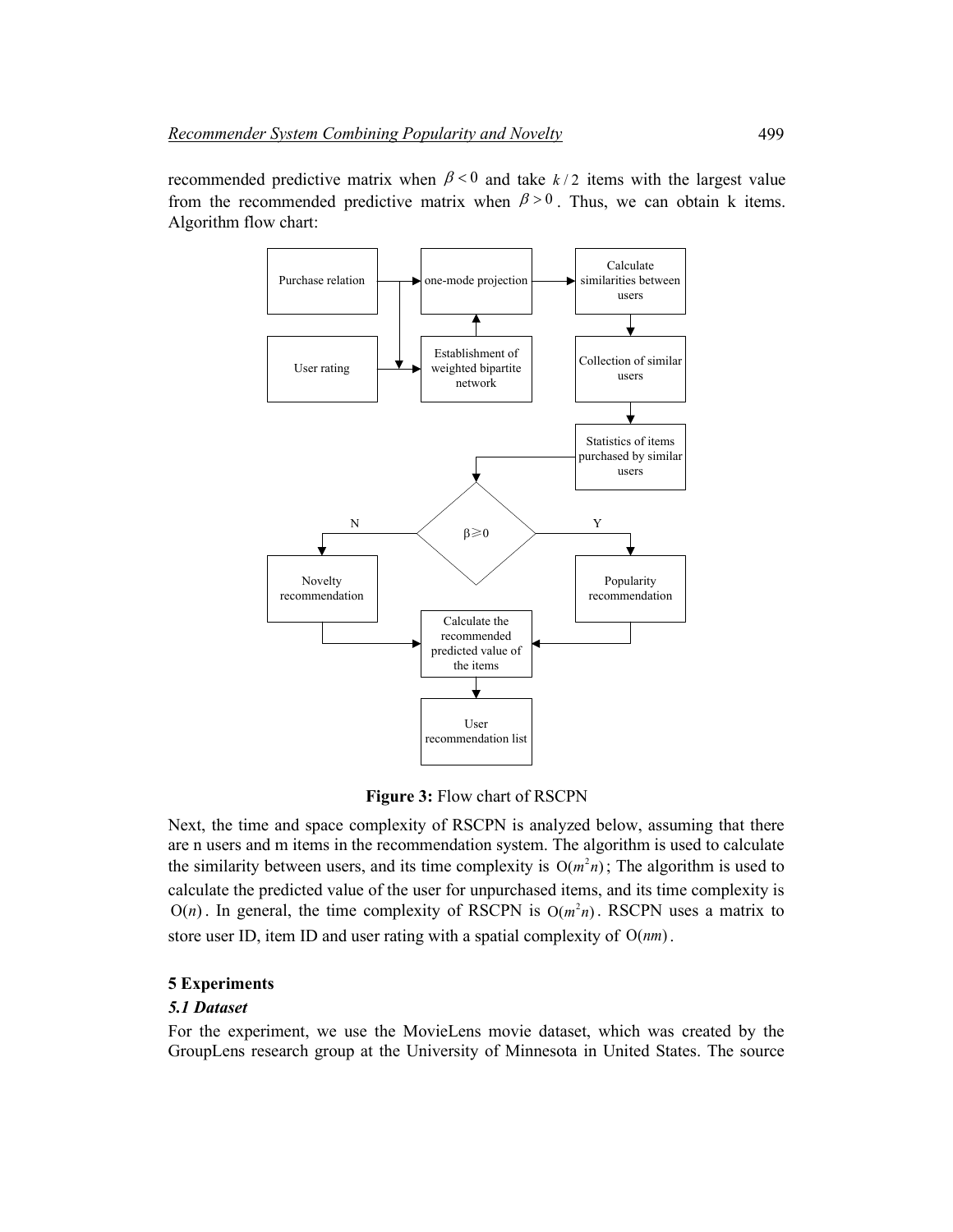site is http://www.grouplens.org. The dataset contains 100,000 pieces of rating data for 1,628 movies provided by 943 users. Each user evaluated at least 20 movies, and the rating is between 1 and 5. The higher the rating is, the more the user liked the movie. If the rating is greater than or equal to 3, the user likes the movie. If the rating is less than 3, the user does not like the movie. The algorithm proposed in this study divides the selected data into training (80%) and test (20%) sets. Each record of the dataset contains the following fields: user ID, item ID, user rating (1-5) and timestamp.

#### *5.2 Evaluation metrics*

The mean absolute error (MAE), root mean squared error (RMSE) and hamming distance (HD) are used in this work to measure the performance of popular recommendation. The average popularity is used to evaluate the quality of novel recommendation.

(1) MAE and RMSE are used to represent the grade of accuracy according to the deviation between predictive and actual values. The smaller the error is, the higher the recommendation accuracy is. If the set of user's predictive rating is  $\{p_1, p_2, p_3, p_4, \cdots p_{N-1}, p_N\}$  and the set of user's actual rating is  $\{q_1, q_2, q_3, q_4, \cdots q_{N-1}, q_N\}$ , then MAE and RMSE [Sexton and Laake (2009)] are defined as

$$
\text{MAE} = \frac{\sum_{i=1}^{N} (p_i - q_i)}{N} \tag{7}
$$

RMSE=
$$
\sqrt{\frac{\sum_{i=1}^{N} (p_i - q_i)^2}{N}}
$$
 (8)

(2) HD [Adomavicius and Kwon (2011)] evaluates the diversity of the predicted result based on the number of identical items in different users' recommendation lists. The HD between the recommended list of  $u_i$  and the recommended list of  $u_i$  is defined as

$$
H_{ij} = 1 - \frac{|Q_{ij}|}{L} \tag{9}
$$

where  $Q_{ij}$  represents the collection of public items between the recommended list of  $u_i$ and the recommended list of  $u_i$ ,  $|Q_i|$  represents the number of elements in  $Q_i$  and L represents the length of a recommended list. If the two recommended lists are completely consistent, then  $Q_i = 0$ . If the two recommendation lists do not have any similar item, then  $Q_i$ <sup>=1</sup>. The average value of all users' HD is the HD of the entire system.

$$
HD = \frac{\sum_{i \neq j} H_{ij}}{m^*(m-1)} \tag{10}
$$

where m represents the number of users.

The larger HD is, the higher the diversity of the recommended result is.

(3) The commonly used method of novelty [Hurley and Zhang (2011)] evaluation utilizes the average popularity of the recommended result. Popularity  $\langle k \rangle$  [Su and Khoshgoftaar] (2009)] can reflect the recommendation for slow-selling items. The less popular items are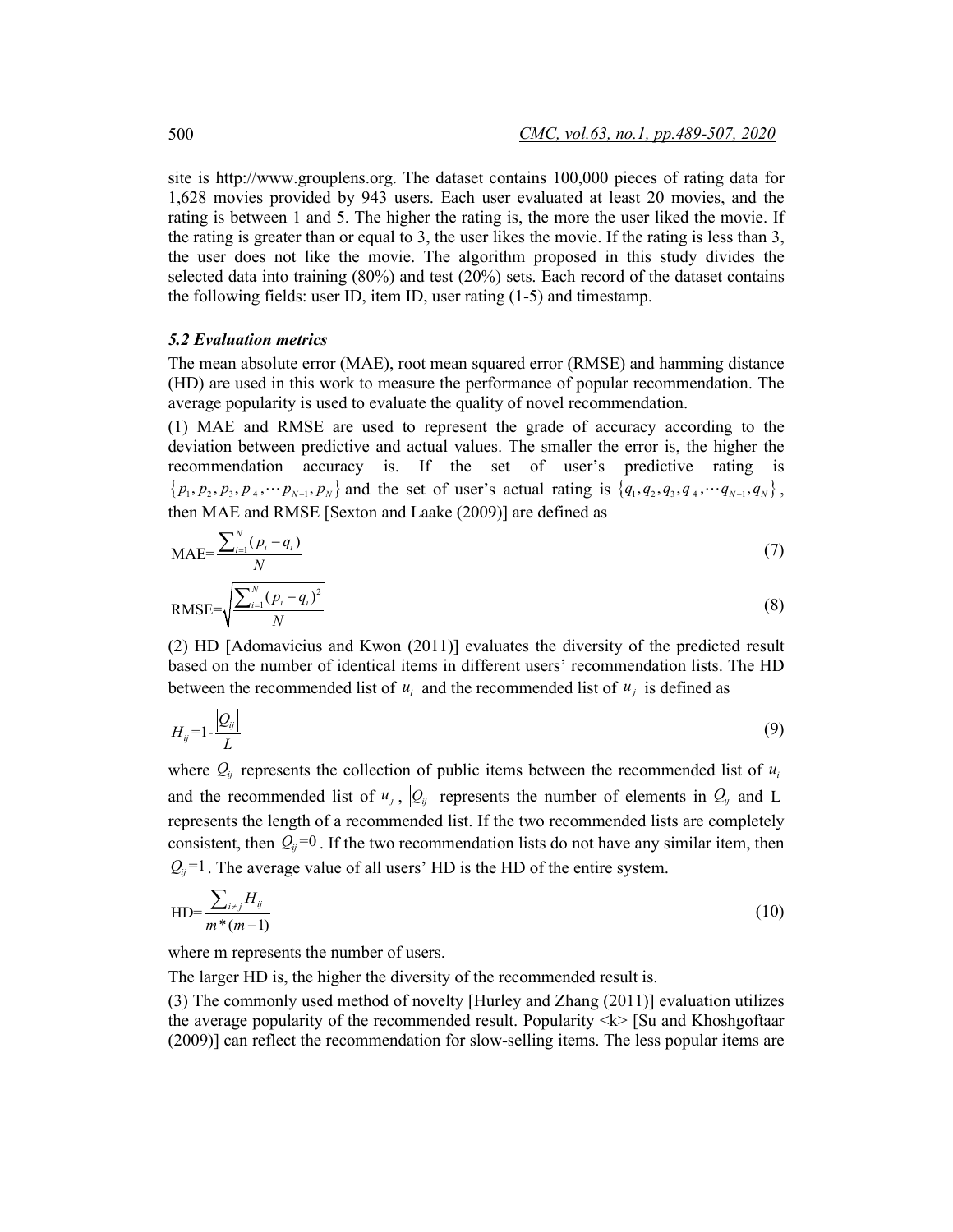likely to make users feel novel. The popularity of the recommender system can be expressed by the mean  $\langle k \rangle$  of the recommended item's degree. If  $\langle k \rangle$  is high, the number of popular items in the recommended items is large.  $\langle k \rangle$ , the average value of item's degree, can be defined as

$$
\langle k \rangle = \frac{1}{nL} \sum_{j=1}^{n} \sum_{i=1}^{L} p(i) \tag{11}
$$

where n represents the number of users, L represents the length of the recommended list and  $p(i)$  represents the degree of item  $I_i$ . The lower the average value of the item's degree is, the higher the novelty is.

#### *5.3 Experimental results*

We experiment with the effect of parameters  $\alpha$ , K and  $\beta$  on the experimental result. Then, we compare the four algorithms, which include the algorithm of taking a certain value of  $\alpha$ , K and β proposed in this paper, the spreading activation approach for collaborative filtering (SA-CF) algorithm proposed by Liu et al. [Liu, Wang and Guo (2009)], the network-based inference (NBI) algorithm proposed by Zhou et al. [Zhou, Ren, Medo et al. (2007)] and the hybrid method of heat conduction and mass diffusion (HHM) algorithm proposed by Zhou et al. [Zhou, Kuscsik, Liu et al. (2010)].

#### *5.3.1 Calibration of dynamic adjustable parameter* <sup>α</sup>

Fig. 4 shows the impact of dynamic factor  $\alpha$  on algorithm accuracy. When  $\alpha$  changes, the MAE and RMSE of the recommended result also change. The result is the best when the value of  $\alpha$  is approximately 0.6.



**Figure 4:** Impact of dynamic factor  $\alpha$  on algorithm accuracy

*5.3.2 Impact of the number of nearest neighbor (K) on the recommendation accuracy* Selecting an appropriate number of nearest neighbors can improve accuracy and reduce the computation time.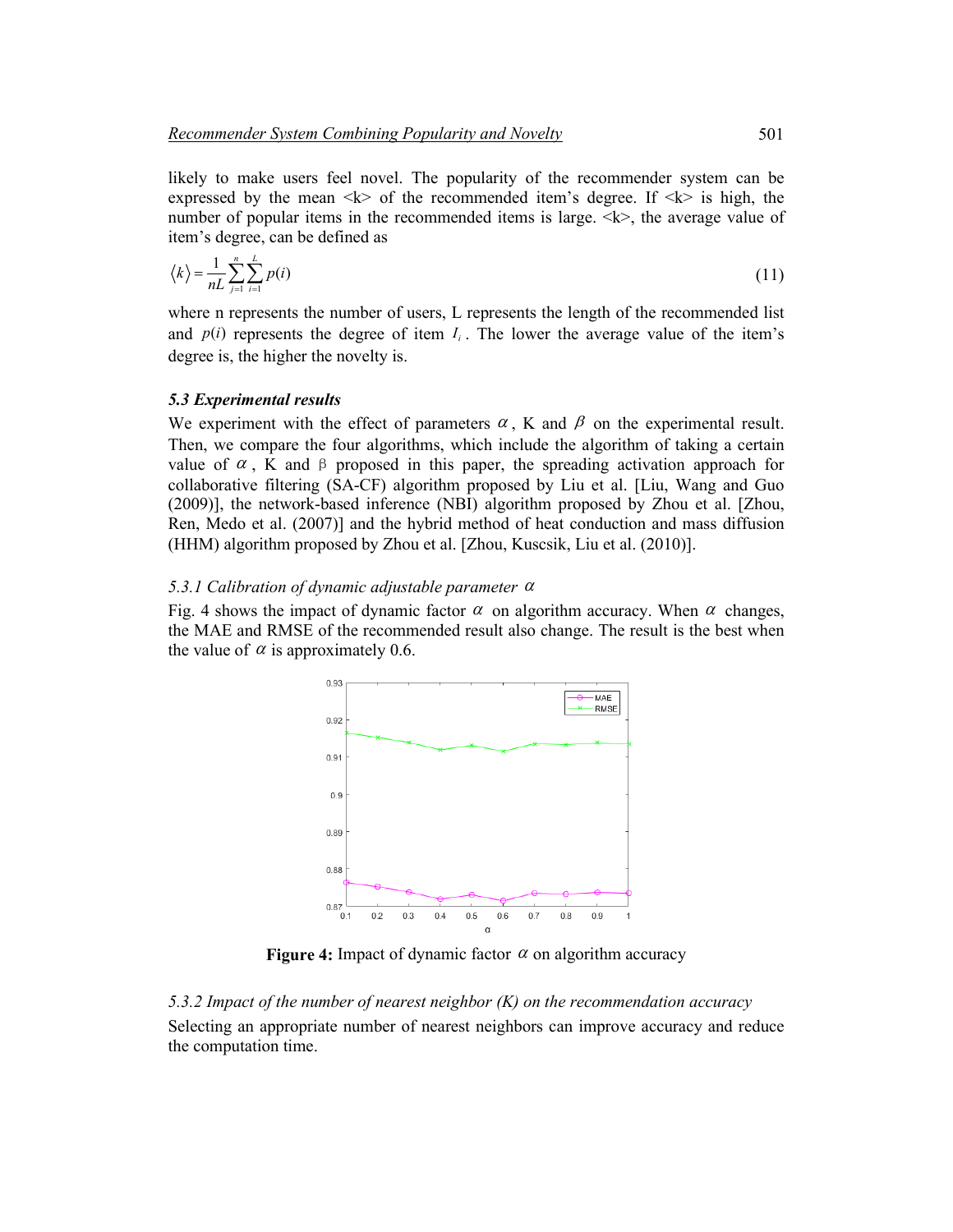

**Figure 5:** Impact of the number of nearest neighbors (K) on recommendation accuracy

Fig. 5 shows that MAE and RMSE decrease with the increase in K, the number of nearest neighbors. The reason is that when the number of users with high similarity increases, the recommended result becomes more accurate. However, when K reaches approximately 50, the function curves of MAE and RMAE become stable, so we set the value of K to 60.

### *5.3.3 Analysis and comparison of experimental results*

We perform a comparative experiment. The threshold of the nearest neighbor is set to 60 in the experiment, and the results are described below.

- 1) Analysis of novel recommendation
- (1) Impact of parameter β on novelty



**Figure 6:** Impact of β on the novelty of RSCPN

Fig. 6 shows the impact of dynamic β on the novelty of RSCPN when the threshold of the nearest neighbor is set to 60, and 'top\_10' indicates that the length of the recommended list is 10. When β changes,  $\langle k \rangle$ , the mean of the recommended item's degree, also varies.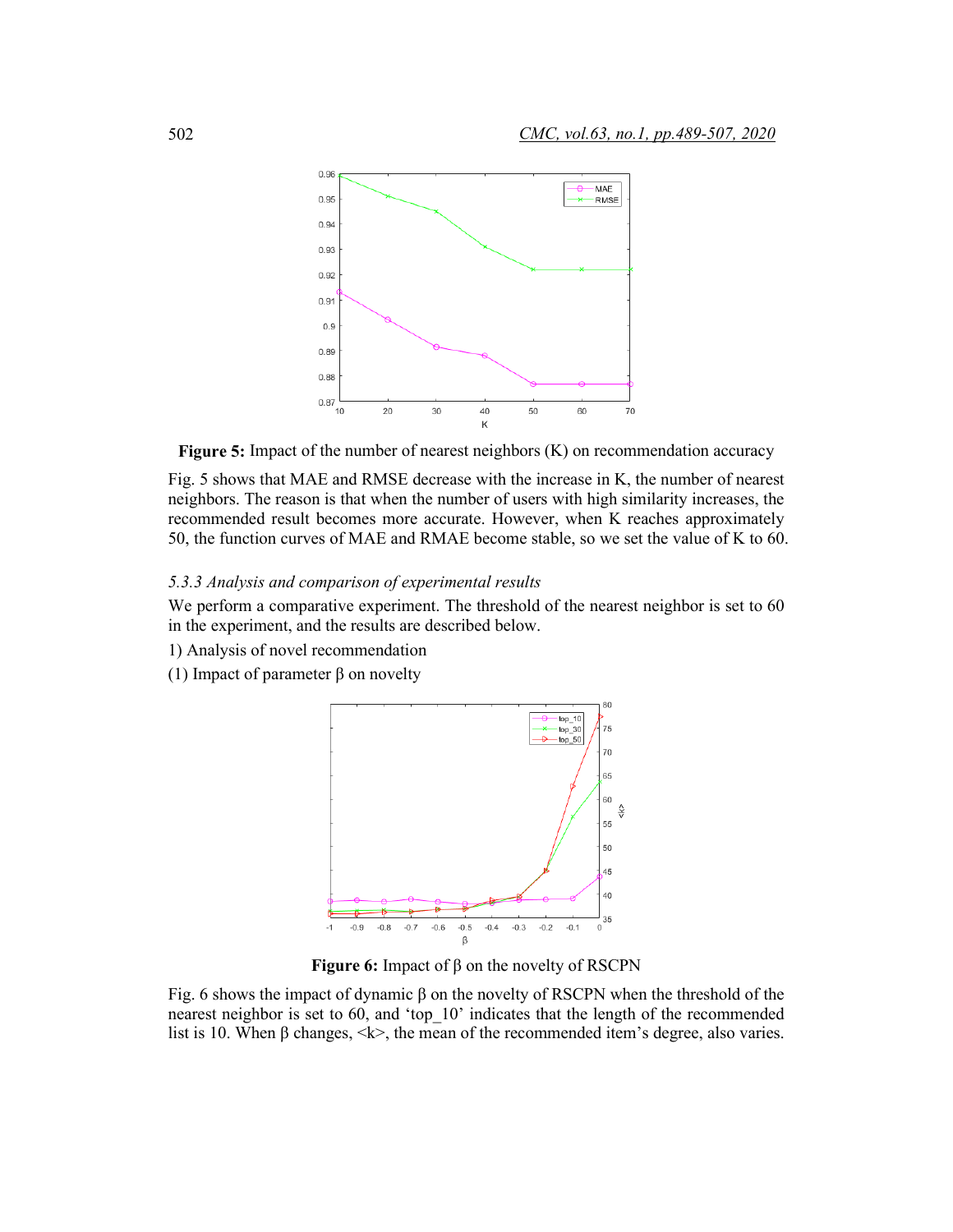

When  $\beta \le 0.5$ , the function curve of <k> becomes stable. In this study, we take  $\beta = 0.8$ . (2) Comparison of novelty

**Figure 7:** Comparison of popularity

The commonly used method of novelty evaluation utilizes the average popularity of the recommended result. Figs. 6 and 7 show that RSCPN significantly improves the recommendation effect of slow-selling items compared with the three traditional algorithms, namely, SA-CF, NBI and HHM. Fig. 7 shows that RSCPN significantly reduces the popularity of recommended items under the effect of parameter  $\beta < 0$ . The personalization and novelty of the recommender system are improved, and the items that are not very popular in the recommender system can be recommended to users.

2) Comparison of accuracy and diversity

Fig. 8 shows the comparison of SA-CF, NBI, HHM and RSCPN in terms of MAE, RMSE and HD.



**Figure 8:** Comparison of different algorithms based on accuracy and diversity

The comparison of MAE and RMSE in Fig. 8 shows that RSCPN is clearly superior to SA-CF, NBI and HHM in terms of recommendation accuracy, which proves that the proposed algorithm has higher accuracy and has more chances of recommending favorite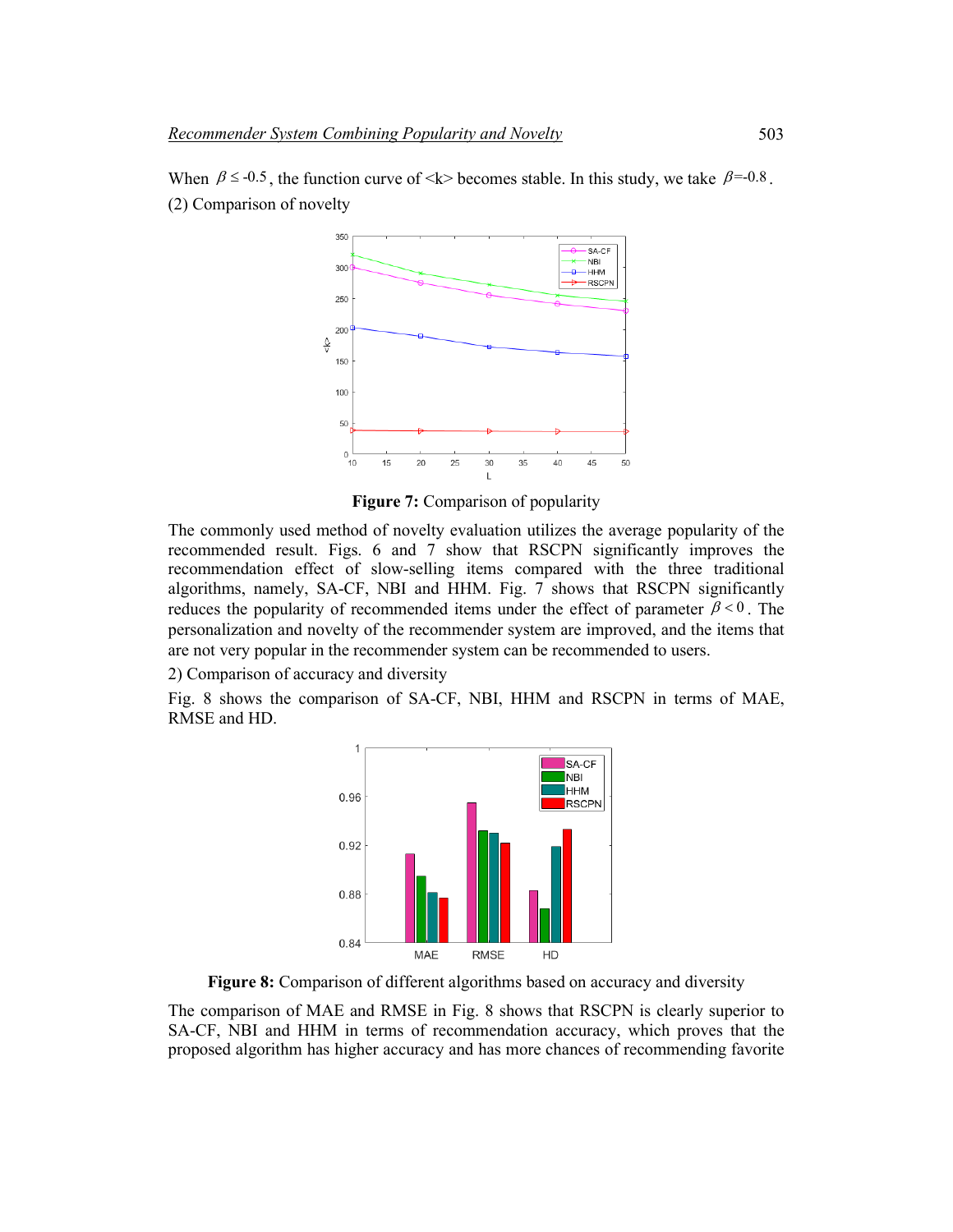items to users. The comparison of the three algorithms in terms of HD shows that RSCPN has better diversity than SA-CF, NBI and HHM.

The experimental results show that RSCPN greatly improves the diversity of recommendation. The recommendation of popular movies is effectively suppressed in the movie recommendation because the influence of user's and item's degrees is considered, and users who contribute to the target user are deemed accurate. In addition, the personalization of recommendation is improved, thus meeting the multi-interest requirements of different users.

### **6 Conclusions and future work**

Personalized recommender algorithms are effective tools for solving the problem of information overload and help users filter massive information accurately. In view of the characteristics of the traditional bipartite recommender algorithm, we perform one-mode projection on a set of user nodes based on a user-item bipartite graph and obtain a onemode projection network from items to users. During one-mode projection, a highly reasonable method of measuring user similarity is obtained by considering the number of users who have bought the item and the difference in item ratings from different users. We present RSCPN based on the user similarity measure and analyze the influence of popularity and novelty in the recommender system. Then, we verify the proposed model and compare its accuracy, diversity and novelty with those of other models. The experimental results show that introducing ratings into the bipartite graph and considering the difference in user ratings are feasible and greatly improve the accuracy of the recommended results. During novel recommendation, the recommendation of cold movies increases the diversity of the algorithm. Apart from users' social behavior data, the socialized label information of users is also an important source of data for the user label. Therefore, recommending based on the user-item-label three-partite graph structure will be the next focus of our research.

**Acknowledgement:** Project funded by the National Science Foundation of China under Grant (Nos. 61462091, 61672020, U1803263, 61866039, 61662085), by the Data Driven Software Engineering innovation team of Yunnan province (No. 2017HC012), by Scientific Research Foundation Project of Yunnan Education Department (No. 2019J0008, 2019J0010), by China Postdoctoral Science Foundation (Nos. 2013M542560, 2015T81129), A Project of Shandong Province Higher Educational Science and Technology Program (No. J16LN61).

**Conflicts of Interest:** The authors declare that they have no conflicts of interest to report regarding the present study.

#### **References**

**Adomavicius, G.; Kwon, Y.** (2011): Improving aggregate recommendation diversity using ranking-based techniques. *IEEE Transactions on Knowledge and Data Engineering*, vol. 24, no. 5, pp. 1-15.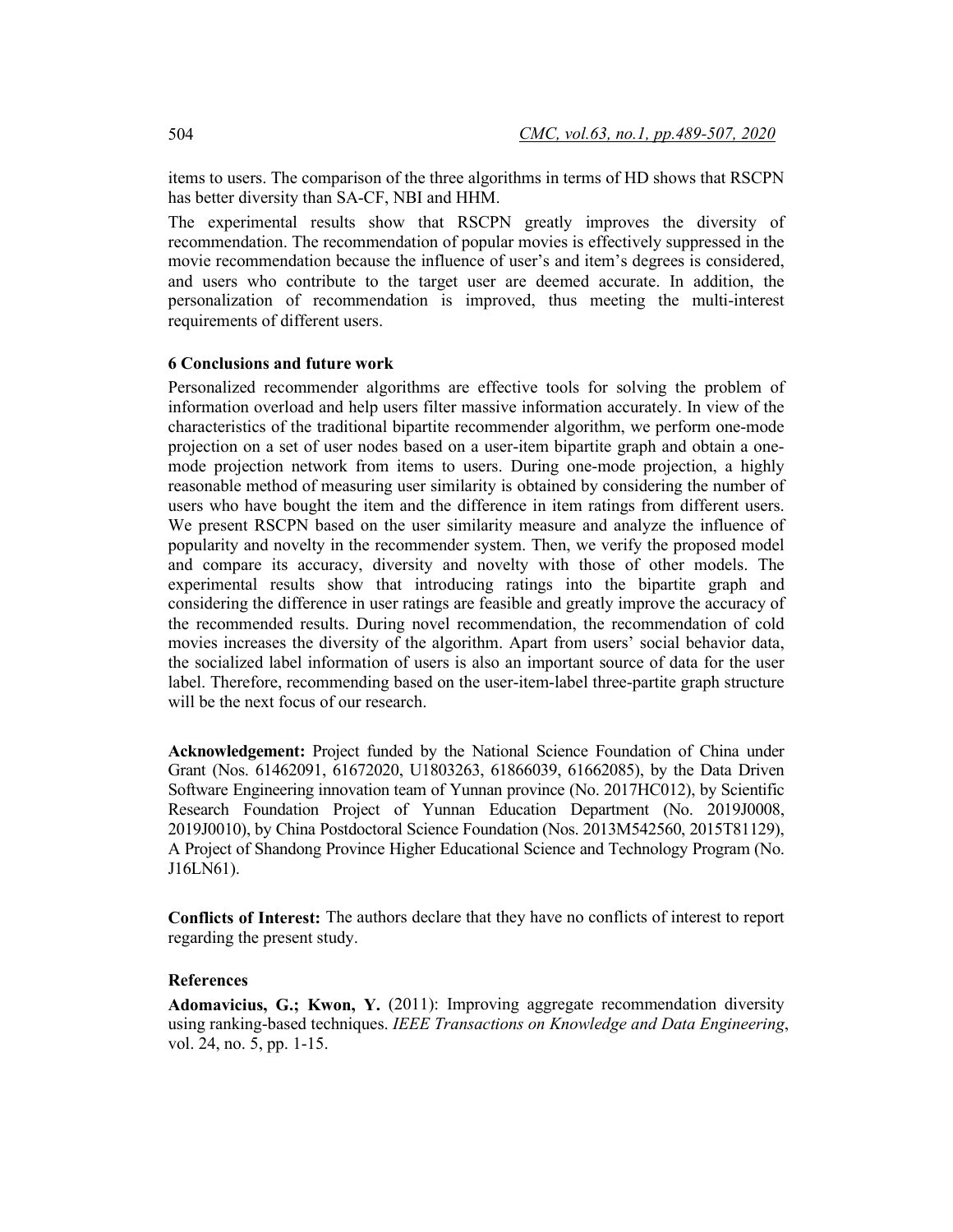**Adomavicius, G.; Kwon, Y.** (2015): Multi-criteria recommender systems. *Recommender Systems Handbook*, pp. 847-880.

**Aggarwal, C. C.** (2016): Content-based recommender systems. *Recommender Systems*, pp. 139-166.

**Aggarwal, C. C.** (2016): Knowledge-based recommender systems. *Recommender Systems*, pp. 167-197.

**Bobadilla, J.; Omega, F.; Hernando, A.; Gutierrez, A.** (2013): Recommender systems survey. *Knowledge-Based Systems*, vol. 46, pp. 109-132.

**Chen, M.; Teng, C.; Chang, P.** (2015): Applying artificial immune systems to collaborative filtering for movie recommendation. *Advanced Engineering Informatics*, vol. 29, no. 4, pp. 830-839.

**Chu, C.; Hu, X.; Shen, C.; Li, T.; Boccaletti, S. et al.** (2019): Self-organized interdependence among populations promotes cooperation by means of coevolution. *Chaos: An Interdisciplinary Journal of Nonlinear Science*, vol. 29, 013139.

**Chu, C.; Mu, C.; Liu, J.; Liu, C.; Boccaletti, S. et al.** (2019): Aspiration-based coevolution of node weights promotes cooperation in the spatial prisoner's dilemma game. *New Journal of Physics*, vol. 21, 063024.

**Gan, M.** (2016): COUSIN: a network-based regression model for personalized recommendations. *Decision Support Systems*, vol. 82, pp. 58-68.

**Guo, H.; Zhuang, X.; Rabczuk, T.** (2019): A deep collocation method for the bending analysis of kirchhoff plate. *Computers, Materials & Continua*, vol. 59, no. 2, pp. 433-456.

**Herlocker, J. L.; Konstan, J. A.; Terveen, L. G.; Riedl, J. T.** (2004): Evaluating collaborative filtering recommender systems. *ACM Transactions on Information Systems*, vol. 22, no. 1, pp. 5-53.

**Hurley, N.; Zhang, M.** (2011): Novelty and diversity in top-n recommendation-analysis and evaluation. *ACM Transactions on Internet Technology*, vol. 10, no. 4, pp. 1-30.

**Jia, Z.; Yang, Y.; Gao, W.; Chen, X.** (2015): User-based collaborative filtering for tourist attraction recommendations. *IEEE International Conference on Computational Intelligence & Communication Technology*, pp. 22-25.

**Jiang, S.; Qian, X.; Shen, J.; Fu, Y.; Mei, T.** (2015): Author topic model-based collaborative filtering for personalized P01 recommendations. *IEEE Transactions on Multimedia*, vol. 17, no. 6, pp. 907-918.

**Kawamae, N.** (2010): Serendipitous recommendations via innovators. *Proceedings of the 33rd Annual International ACM SIGIR Conference on Research and Development in Information Retrieval*, pp. 218-225.

**Koren, Y.; Bell, R.** (2015): Advances in collaborative filtering. *Recommender Systems Handbook*, pp. 77-118.

**Kumar, V.; Shrivastva, K. M. P.; Singh, S.** (2016): Cross domain recommendation using semantic similarity and tensor decomposition. *Procedia Computer Science*, vol. 85, pp. 317-324.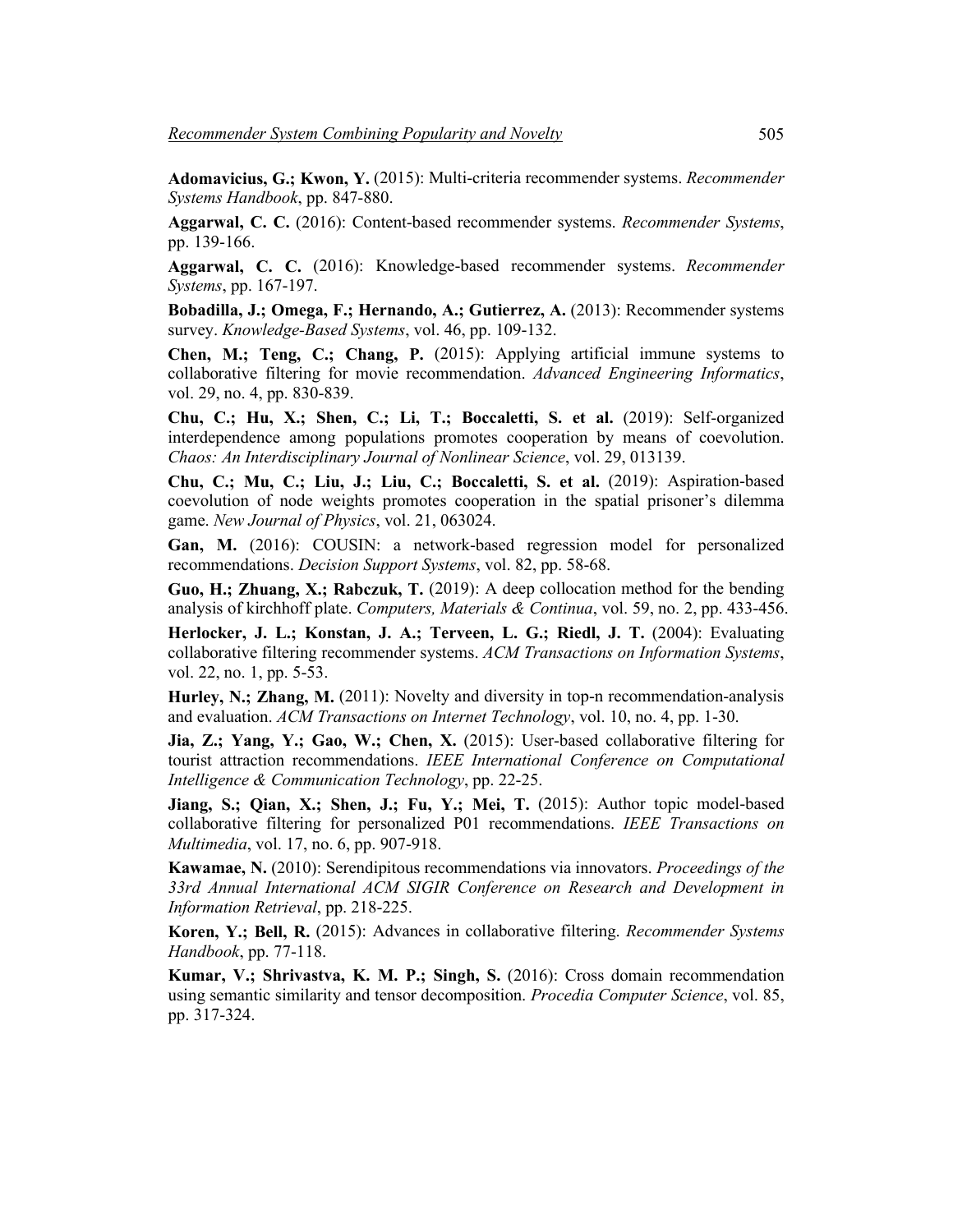**Li, C.; Zhao, P.; Wu, J.; Mao, J.; Cui, Z.** (2015): An item-based collaborative filtering framework based on preferences of global users. *Proceedings of the 4th International Conference on Computer Engineering and Networks*, pp. 1113-1120.

**Li, Y.; Wang, S.; Pan, Q.; Peng, H.; Yang, T. et al.** (2019): Learning binary codes with neural collaborative filtering for efficient recommendation systems. *Knowledge-Based Systems*, vol. 172, pp. 64-75.

**Liu, J.; Wang, B.; Guo, Q.** (2009): Improved collaborative filtering algorithm via information transformation. *International Journal of Modern Physics C*, vol. 20, no. 2, pp. 285-293.

**Liu, S.; Wang, L.** (2018): A self-adaptive point-of-interest recommendation algorithm based on a multi-order markov model. *Future Generation Computer Systems*, vol. 89, pp. 506-514.

**Lu, J.; Wu, D.; Mao, M.; Wang, W.; Zhang, G.** (2015): Recommender system application developments: a survey. *Decision Support Systems*, vol. 74, pp. 12-32.

**Nakatsuji, M.; Fujiwara, Y.; Tanaka, A.; Uchiyama, T.; Fujimura, K. et al.** (2010): Classical music for rock fans: novel recommendations for expanding user interests. *Proceedings of the 19th ACM International Conference on Information and Knowledge Management*, pp. 949-958.

**Nilashi, M.; Esfahani, M. D.; Roudbaraki, M. Z.; Ramayah, T.; Ibrahim, O.** (2016): A multi-criteria collaborative filtering recommender system using clustering and regression techniques. *Journal of Soft Computing and Decision Support Systems*, vol. 3, no. 5, pp. 24-30.

**Oh, J.; Park, S.; Yu, H.; Song, M.; Park, S. T.** (2011): Novel recommendation based on personal popularity tendency. *IEEE 11th International Conference on Data Mining*, pp. 507-516.

**Onuma, K.; Tong, H. H.; Faloutsos, C.** (2009): Tangent: a novel, "surprise me", recommendation algorithm. *Proceedings of the 15th ACM SIGKDD International Conference on Knowledge Discovery and Data Mining*, pp. 657-666.

**Ricci, F.; Rokach, L.; Shapira, B.** (2011): Introduction to recommender systems handbook. *Recommender Systems Handbook*, pp. 1-35.

**Schafer, J. B.; Frankowski, D.; Herlocker, J.; Sen, S.** (2007): Collaborative filtering recommender systems. *Adaptive Web*, pp. 291-324.

**Sexton, J.; Laake, P.** (2009): Standard errors for bagged and random forest estimators. *Computational Statistics & Data Analysis*, vol. 53, no. 3, pp. 801-811.

**Silvia, P.; Javier, P. A.; Jordi, F.; David, R. M.** (2015): On content-based recommendation and user privacy in social-tagging systems. *Computer Standards & Interfaces*, vol. 41, pp. 17-27.

**Son, J.; Kim, S. B.** (2017): Content-based filtering for recommendation systems using multiattribute networks. *Expert Systems with Applications*, vol. 89, pp. 404-412.

**Su, X.; Khoshgoftaar, T. M.** (2009): A survey of collaborative filtering techniques. *Advances in Artificial Intelligence*, vol. 10, no. 4, pp. 1-19.